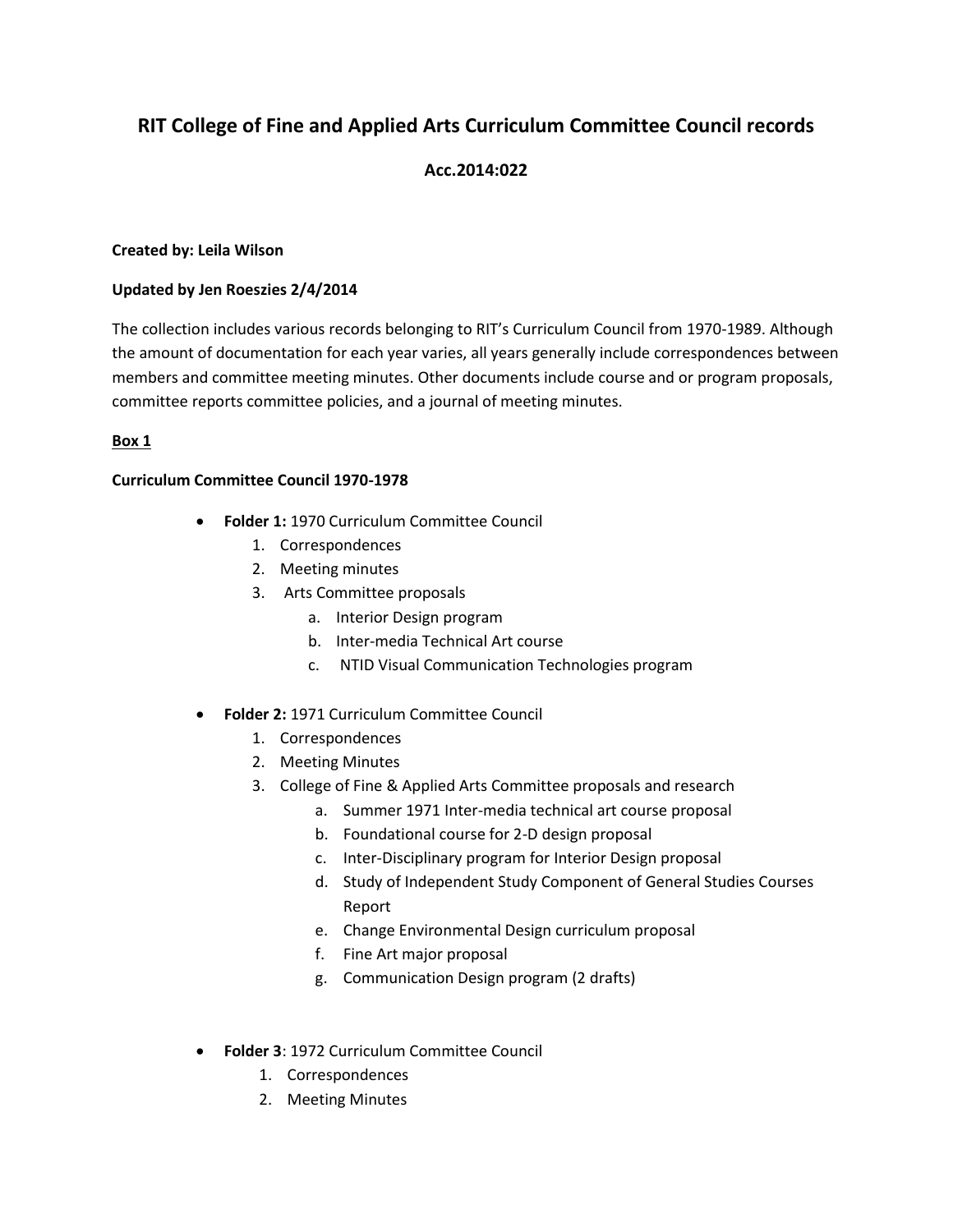- 3. Policies and Proposals
	- a. General Studies curriculum change proposal
	- b. Curriculum development policy
- **Folder 4:** 1973 Curriculum Committee Council
	- 1. Meeting Minutes
		- a. CFAA Curriculum & Motion Log journal
	- 2. Policies
		- a. Curriculum Process Model
- **Folder 5:** 1974 Curriculum Committee Council
	- 1. Meeting Minutes
	- 2. Descriptions
		- a. Industrial and Interior Design program
		- b. Physics in the Arts course
		- c. Light, Color, Optics course
		- d. College of Fine & Applied Arts programs and descriptions
	- 3. Proposals
		- a. Medical Illustration program
		- b. Digital Technology-Graphic Visualization course
- **Folder 6:** 1975 Curriculum Committee Council
	- 1. Correspondences
	- 2. Meeting Minutes
	- 3. Proposals
		- a. Practice of Interior Design course
		- b. Revised Curriculum for Fine Arts, Environmental Design, and Communications Design majors
- **Folder 7**:1976 Curriculum Committee Council
	- 1. Correspondences
	- 2. Meeting Minutes
	- 3. Other
- a. Current Art & Design Curriculum spreadsheet
- **Folder 8**: 1977 Curriculum Committee Council
	- 1. Correspondences
	- 2. Meeting Minutes
	- 3. Proposals
		- a. Computer-aided design program
		- b. Art History program revision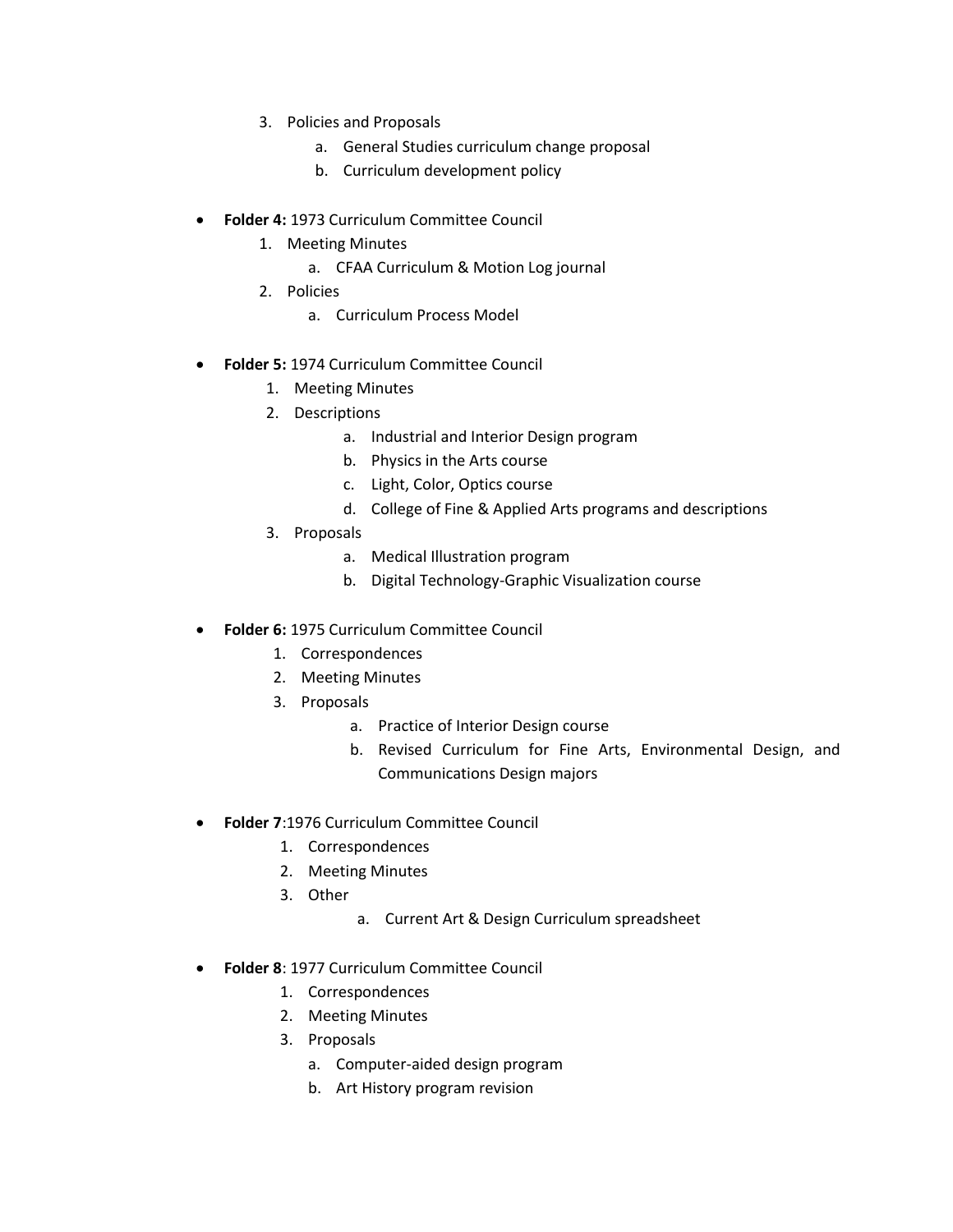- 4. Policies for Programs
	- a. Administrative Policies for Baccalaureate degrees
	- b. NY State Education Department Policies for new programs
	- c. Curriculum Development at RIT
- 5. College of Fine & Applied Arts Committee
	- a. CFA General Description of college
	- b. CFA report
- 6. Educational Programs Committee
	- a. Statement of Educational Goals draft
- **Folder 9**: 1978 Curriculum Committee Council
	- 1. Correspondences
	- 2. Meeting Minutes
	- 3. Proposals
		- a. College of Fine and Applied Art course proposals
		- b. College of Fine and Applied Art procedure proposal

## **Box 2**

#### **Curriculum Committee Council 1979-1982**

- **Folder 1:** 1979 Curriculum Committee Council
	- 1. Correspondences
	- 2. Meeting Minutes
	- 3. Syllabi/Course Descriptions in College of Fine and Applied Arts
	- 4. Proposals
		- a. CFAA Graduate Design Proposal
		- b. CFFAA Course Proposal Operation of Craft Studies
		- c. CFAA Proposal, change in Fine Arts curriculum
		- d. CFAA Proposal, Drawing Electives
	- 5. Research
		- a. General Education Model Task Force Curriculum Evaluation and Development Plan
		- b. Full-time CFAA Faculty Questionnaire Results September 1979- Preliminary Report
	- 6. Publications
		- *a.* February GEM Newsletter *– The Project on General Education Models: An Overview*
		- *b.* July GEM Newsletter *What's Wrong with General Education*
- **Folder 2:** 1980 Curriculum Committee Council
	- 1. Correspondences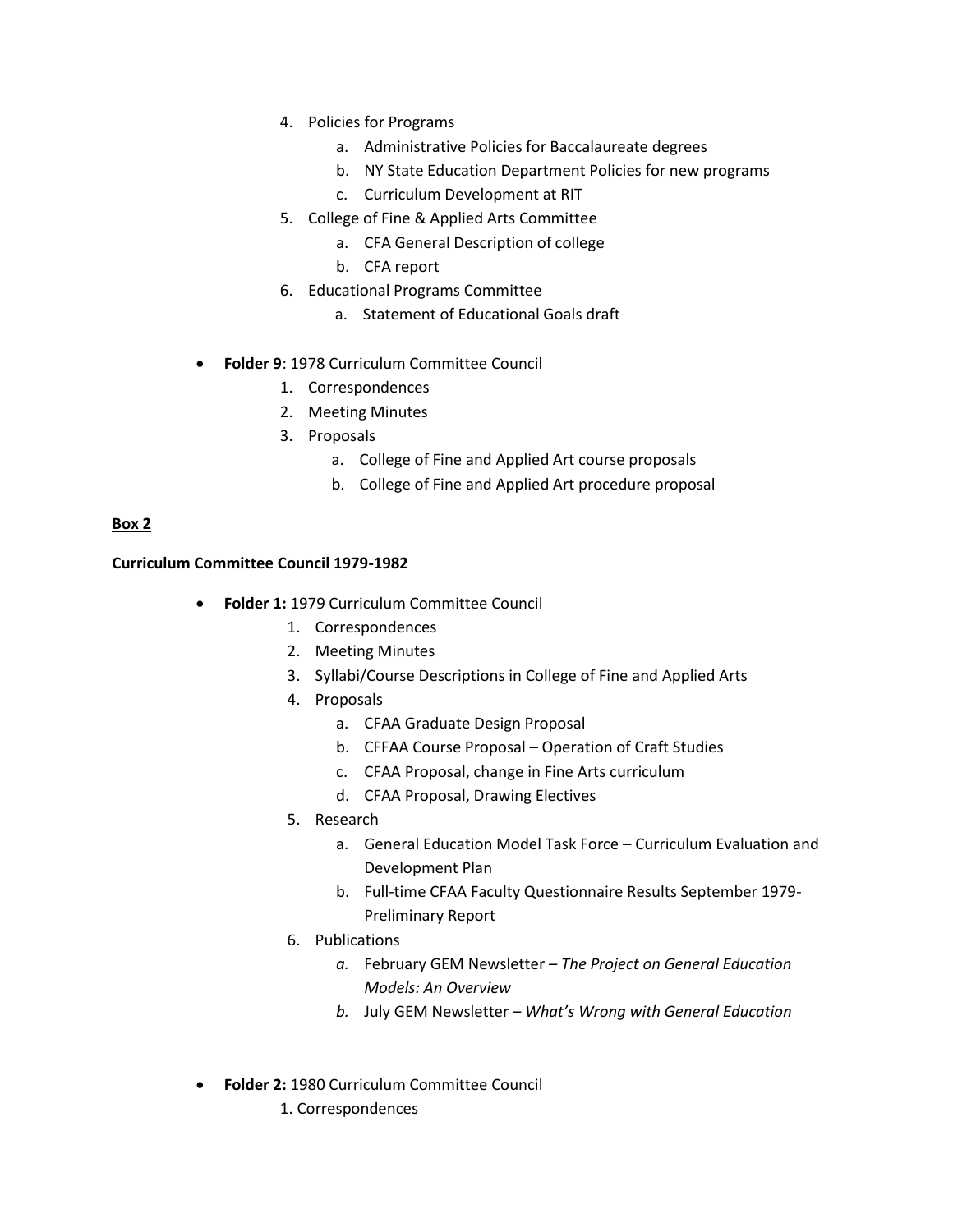- 2. Meeting Minutes
- 3. Syllabi/Course Descriptions in College of Fine and Applied Arts
- 4. Proposals
	- a. College of General Studies-Revised Studies Curriculum
	- b. Master of Fine Arts Program-Medical Illustration
- 5. CFAA Handbook of Graduate Study
- **Folder 3:** 1980 Curriculum Committee Council Cont'd
	- 5. Research/Studies
		- a. Summary of the U of M FIPSE study
		- b. Faculty Self-Study on Faculty Role (Draft and final version)
		- c. NTID Institutional Planning and Research-Employment Outlook in
	- Crafts Occupations: A Survey of Program Outcomes
	- d. *A Delicate Balance: The Faculty Role in Collegiate Art Education* by Prof. Alesia H. Edwards, Ph.D.

## *\****6. Items too large to include in folder\***

- a. CFAA N.A.S.A Self-Study
- b. Master's Medical Illustration (preliminary research needed to form proposal)
- **Folder 4:** 1981 Curriculum Committee Council
	- 1. Correspondences
	- 2. Courses/Proposals
		- a. Proposal of Revision of Communication Design Course
		- b. 2<sup>nd</sup> Year Drawing Course for Medical Illustration Syllabus
		- c. Printmaking Core syllabus
	- 3. Misc. Documents
		- a. College of Fine and Applied Arts- Art &Design second year core course

## outlines

b. Curriculum Committee Operation Guidelines

- **Folder 5:** 1982 Curriculum Committee Council
	- 1. Correspondences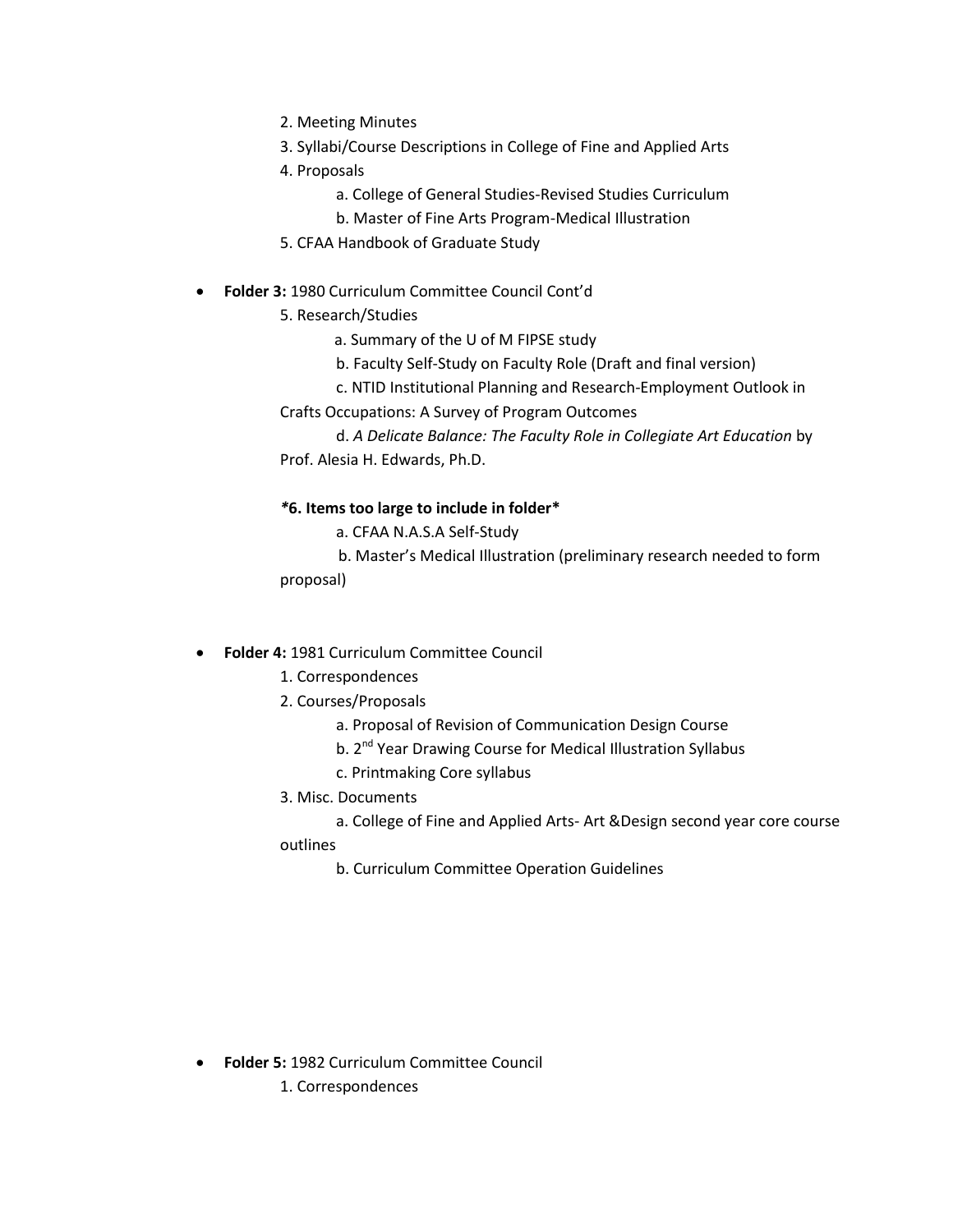- 2. Meeting Minutes
- 3. Proposals
	- a. School of American Craftsman Industry option
	- b. Master of Fine Arts Degree-Graphics Design
	- c. Fine Arts Department-Illustration option
- 4. Research
	- a. Response to Survey: Undergraduate CFAA students

#### **Box 3 Curriculum Committee Council 1983-1989**

- **Folder 6:** 1983 Curriculum Committee Council
	- 1. Correspondences
	- 2. Meeting Minutes
	- 3. Proposal for Illustration Concentration
	- 4. Reports
		- a. Fine Arts Department Report
		- b. 1982-1983 Annual Report of Medical Illustration Program
- **Folder 7:** 1984 Curriculum Committee Council
	- 1. Correspondences
	- 2. Meeting Minutes
	- 3. Curriculum Revision Proposal for School of American Craftsmen
- **Folder 8:** 1985 Curriculum Committee Council
	- 1. Correspondences
	- 2. Meeting Minutes
	- 3. Proposals
		- a. new Typographic Forms course
		- b. revision to Undergraduate/Graduate Medical Illustration curriculum
- **Folder 9:** 1986 Curriculum Committee Council
	- 1. Correspondences
	- 2. Meeting Minutes
	- 3. Proposal
		- a. CFAA student Independent Study
		- b. Fine Arts Core revision
- **Folder 10:** 1987 Curriculum Committee Council
	- 1. Meeting Minutes